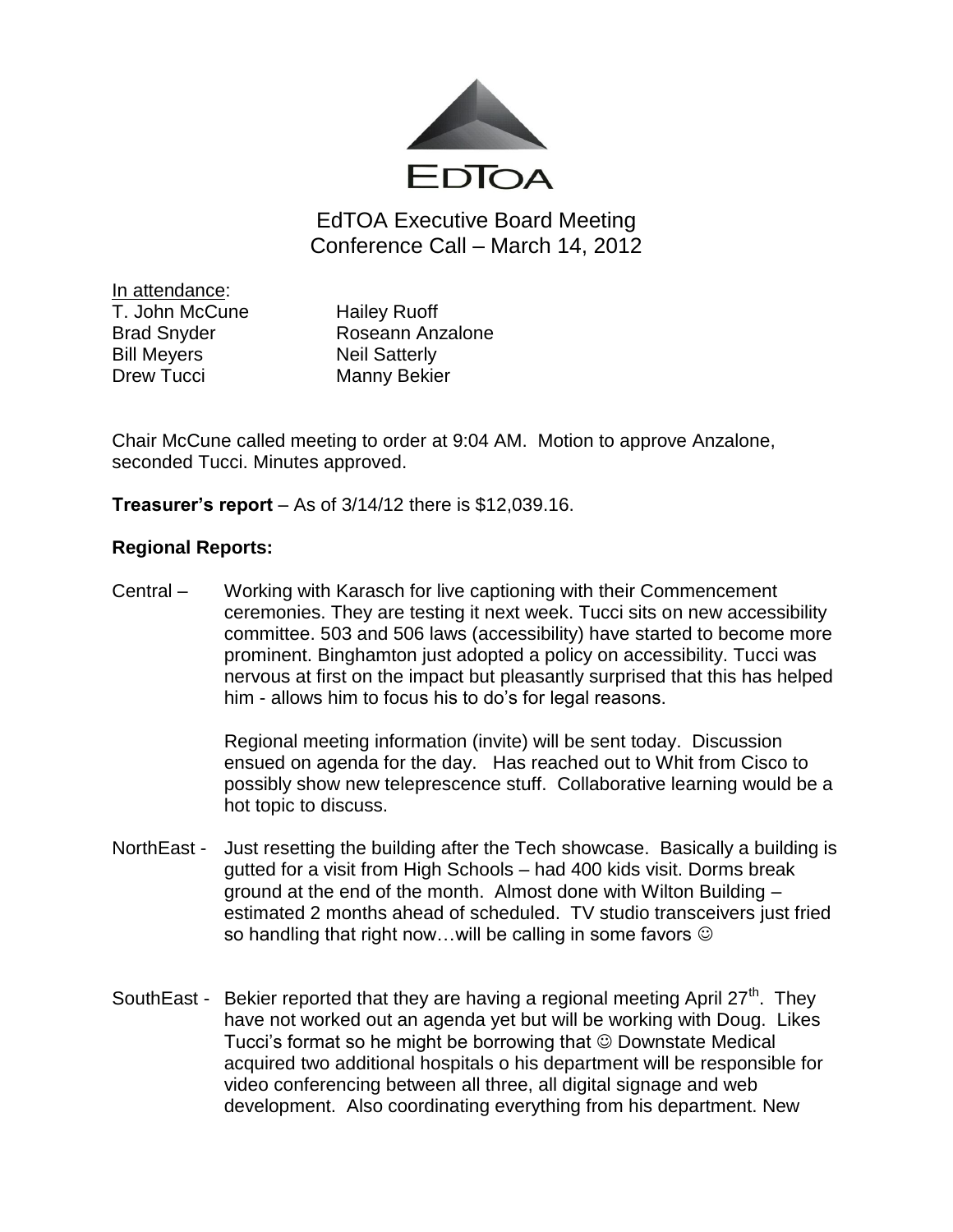CFO just came on board so he has to present what his department is all about and trying to get him up to speed.

- Western No report.
- CCIO Currently the CCIO's are trying to STC sessions together. Will be sending Feb minutes out shortly.

CPD Certificates – No report

COA - No report

FACT2

- Advisory Council- Adding campus representatives. Continuing work on the bi-law edits. Lavalle appointed a person from Cornell to the council. CIT prep in full swing. Conference call will be, hopefully, the first week of April. Feb minutes not out yet.
- NYN- Recently completed remote controlling the satellite uplink facility. It had it's share of headaches. Satterly heard the conversation on captioning – NYN does a lot of this for campuses and it brings to the forefront that this is a topic of interest that time will be spent on at the regional meeting being held April  $6<sup>th</sup>$ . In addition, media management will be discussed. Also, a regional roundtable and a discussion on challenges that the campuses face. Specifically as it pertains to production. Since NYN is service oriented, Satterly really wants to listen to the campuses and find out what they need – so they can tailor their services. Also a tour will be included. Reminder that 3/20 is the webinar (classroom capture/media management) – has had a number already register for it.
- Webmaster- A few listings have been updated.
- Wizards: No update.
- LETG- Innovative instructed space repository proof of concept ArtStor did initial review and the expectation that a working model will be available by May 1<sup>st</sup> and presented at STC. SUNY space guidelines need to be brought into the 21<sup>st</sup> century. They will review campus quidelines (tailored for each campus) to start there.

## **Old Business:**

STC - Registration is up and running. Hotel has not been updated to accept reservations. Email being sent today to EdTOA list that registration is open.

> Sessions have been added to CVent (bulk) – there is a handful that need to be added but will do so when all information is gathered. We have more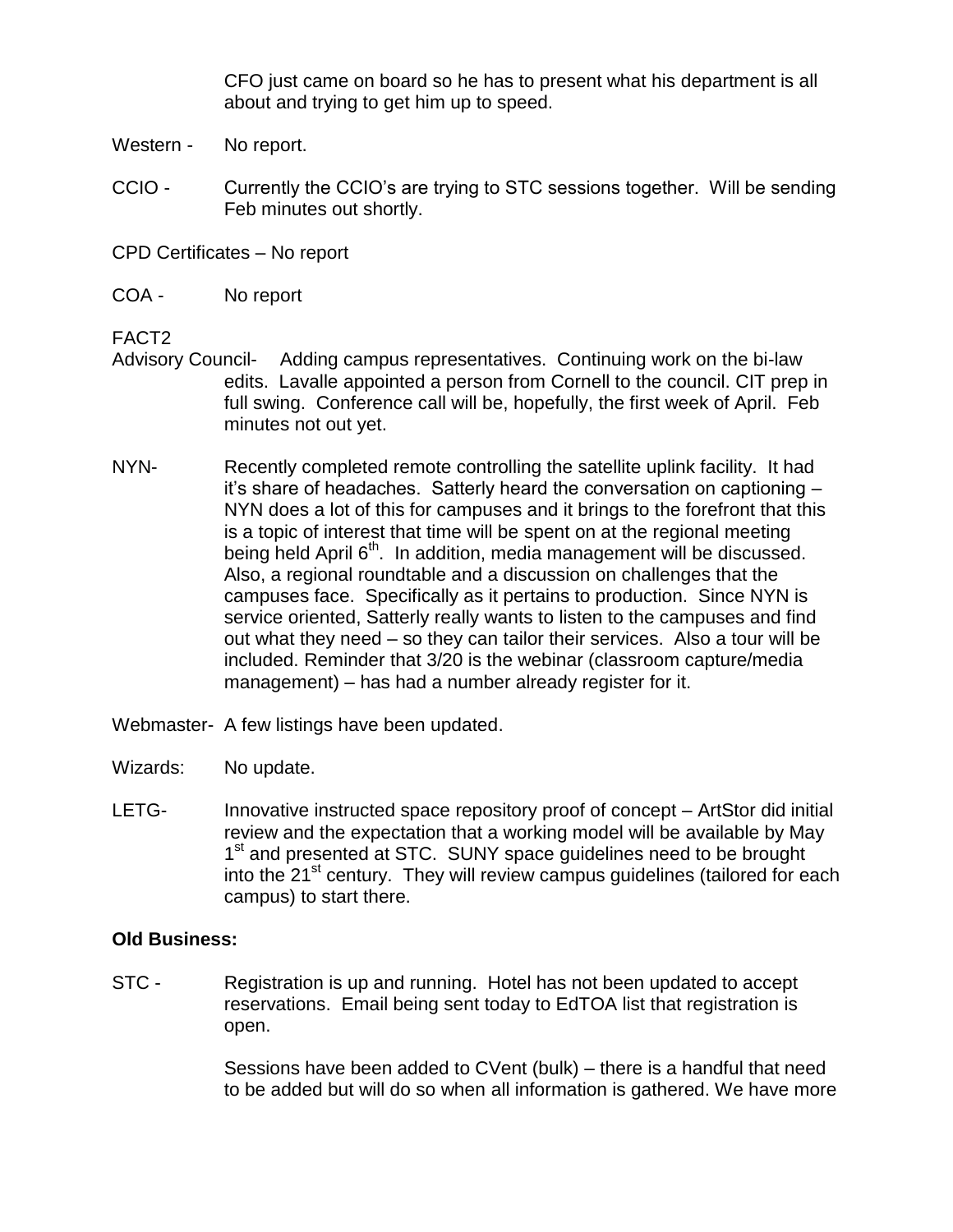sessions (all groups) than ever before. Pretty solid shape all around. Kudos to all for getting this all together. Meyers thinks that McCune needs to continue on as session coordinator – all agreed.

Sponsors coming in well – if you see someone that is not participating please nudge them!! Updated list will be sent once received (possibly tomorrow).

Outstanding service award announcement sent this morning. Scholarship sent as well.

Mobile app for the conference – will be able to make your own schedule. Map of the facility, session feedback, and vendor listing. Will work on Droid, BB and iOS as well as mobile web version. Meyers asked is the release date was known. Just waiting for last piece of paperwork to be signed – CoreApps has to submit to Apple (6 weeks) so it should be available late April or early May. There is some talk of moving the conference – potential site visits Buffalo, Lake Placid, Rochester, and Niagara Falls. It would be nice if we had 2 facilities at separate ends of the state that we could go back and forth too.

## **New Business:**

Webinar – New Member Recruitment: Make sure that all attendees at regional meetings are on our list and info is updated. At all STC sessions everyone should sign up/in so we can get him or her involved more. The tables designated for EdTOA during meals needs to be done again, they worked well!!

Meeting adjourned at 9:53 am. Anzalone moved, Bekier second.

Respectfully submitted,

Hailey M. Ruoff **Secretary** 

Current EdTOA Executive Board Representation:

Central: Andrew Tucci, Justin Dorman Western: Barry Chow; Beth Fellendorf Northeast: Roseann Anzalone, Peter Houghton Southeast: Doug Lyke, Manny Bekier

Chair: T. John McCune Chair Elect: Roseann Anzalone Secretary/Treasurer: Hailey M. Ruoff Webmaster: Peter Houghton